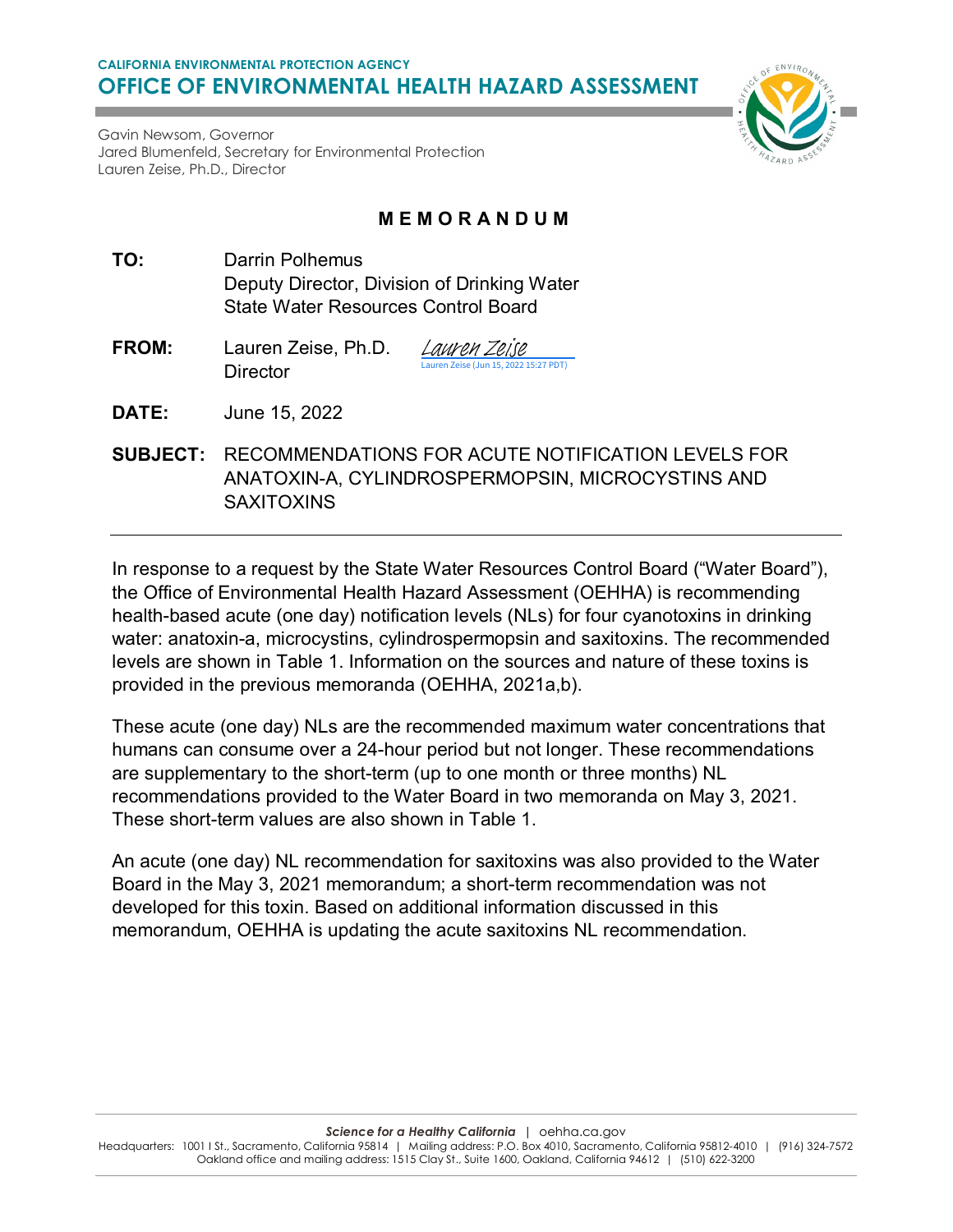| <b>Chemical</b>         | Acute NL <sup>b</sup><br>(duration) | <b>Health effect</b><br>(peer-reviewed study)     | <b>Short-term</b><br>$NLa,b$ (duration) | <b>Health effect</b><br>(peer-reviewed<br>study)  |
|-------------------------|-------------------------------------|---------------------------------------------------|-----------------------------------------|---------------------------------------------------|
| Anatoxin-a              | 8 <sup>c</sup><br>(up to 1 day)     | Neurotoxicity<br>(Fawell et al., 1994; 1999a)     | 4<br>(up to 1 month)                    | Neurotoxicity<br>(Fawell et al., 1999a)           |
| Cylindro-<br>spermopsin | 3<br>(up to 1 day)                  | Liver & kidney cell death<br>(Bazin et al., 2010) | 0.3<br>(up to 3 months)                 | Liver damage<br>(Chernoff et al.,<br>2018)        |
| Microcystins            | 3 <sup>c</sup><br>(up to $1$ day)   | Liver damage<br>(Chernoff et al., 2021)           | 0.03<br>(up to 3 months)                | Decline in sperm<br>number<br>(Chen et al., 2011) |
| Saxitoxins <sup>a</sup> | $0.5^{\circ}$<br>(up to 1 day)      | Neurotoxicity<br>(EFSA, 2009)                     | <b>NA</b>                               | <b>NA</b>                                         |

### **Table 1. Recommended acute and short-term NLs for cyanotoxins**<sup>a</sup>

a Recommendations for short-term NLs and the one-day NL of 0.6 µg/L for saxitoxins were provided to the Water Board May 3, 2021: [https://oehha.ca.gov/water/crnr/notice-availability-notification-level](https://oehha.ca.gov/water/crnr/notice-availability-notification-level-recommendations-four-cyanotoxins-drinking-water)[recommendations-four-cyanotoxins-drinking-water.](https://oehha.ca.gov/water/crnr/notice-availability-notification-level-recommendations-four-cyanotoxins-drinking-water)

 $b$  In units of micrograms per liter ( $\mu$ g/L), which is equivalent to parts per billion (ppb).

<sup>c</sup> NL is for the total concentration of the toxin variants.

## ANATOXIN-A

The derivation of the anatoxin-a acute NL recommendation involved a search of the toxicological and epidemiological literature. PubMed was searched using the terms anatoxin with acute, single, oral, gavage, and drink in various combinations, which resulted in 58 articles. Out of those references, three acute oral toxicity studies were found. Each of these studies was considered of sufficient quality for further evaluation as the basis for a recommended NL. PubMed was also searched for epidemiological or human case studies on anatoxin-a using the terms anatoxin with human, poison, food, drink, ingest, consum\* in various combinations, which resulted in 35 articles. One of these references involved human poisonings where anatoxin-a was measured at significant concentrations in the seafood consumed (Bire et al., 2020). However, there was not enough information to use this study in the development of an acute NL.

The applicable studies were evaluated to determine the most appropriate study of sufficient quality for establishing a health-protective concentration, and identification of a dose that could be consumed by sensitive people without adverse effects. This dose was then converted to a drinking water concentration, considering drinking water consumption rates by sensitive populations. The resulting health-protective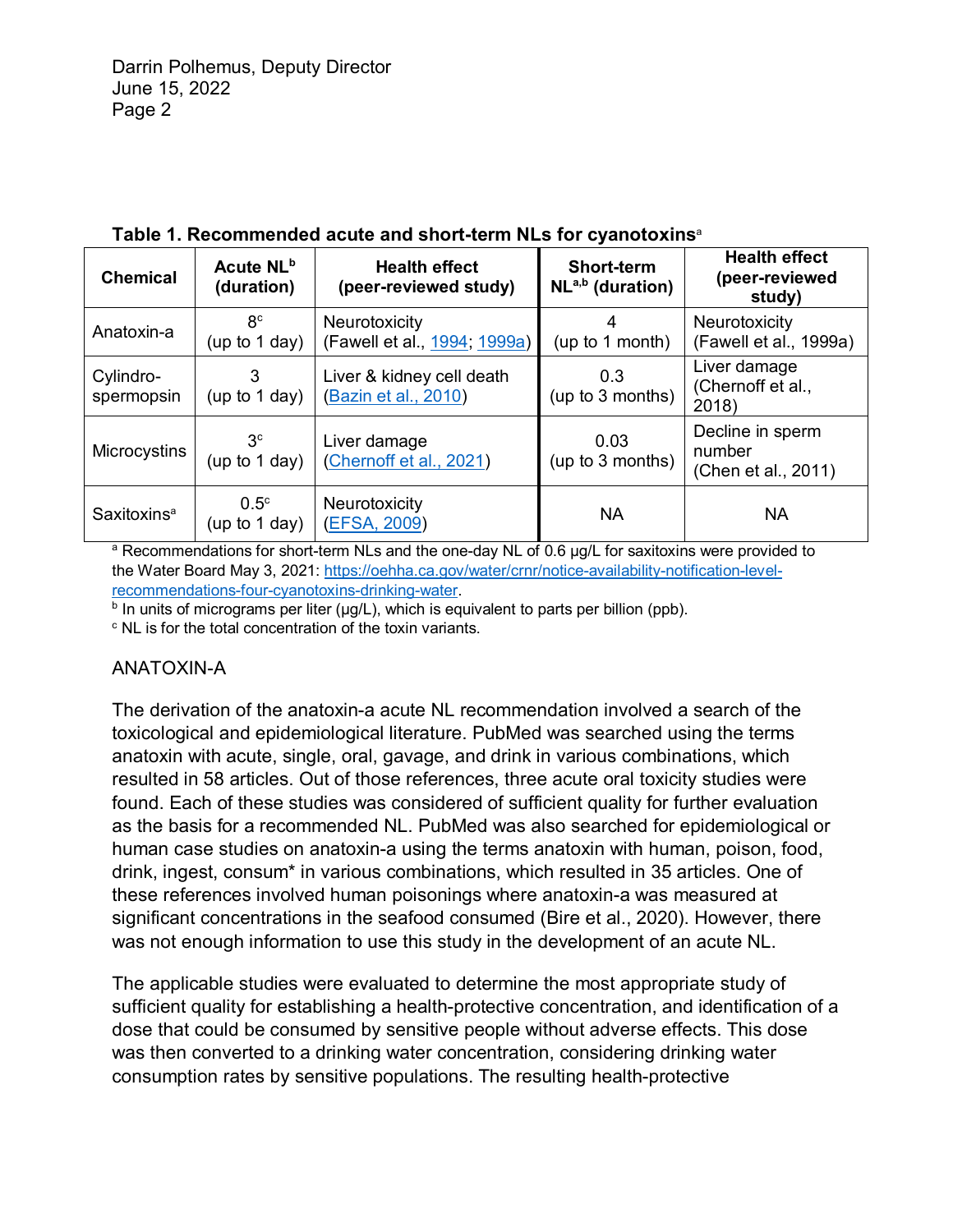concentration is recommended as the acute NL for anatoxin-a. These steps are explained in further detail below.

Selection of Critical Study and Point of Departure

Few acute, oral exposure studies exist for anatoxin-a. Fawell and colleagues performed a 5-day oral gavage study in Crl:CD-1 (ICR)BR (VAF plus) mice (2 males and 2 females per dose) that was described in a study report (Fawell and James, 1994) and a journal publication (Fawell et al., 1999a). This study showed a good dose-response relationship, where 1.2 and 2.5 milligrams chemical per kilogram body weight per day (mg/kg-day) of anatoxin-a had no observed effects, 6.2 mg/kg-day was the minimum lethal dose (1 of 4 mice died), with hyperactivity in surviving mice, and 12.3 mg/kg-day resulted in total mortality (4 of 4 mice died). The Fawell et al. (1994; 1999a) 5-day oral study has a lowest-observed-adverse-effect level (LOAEL) of 6.2 mg/kg-day and a noobserved-adverse-effect level (NOAEL) of 2.5 mg/kg-day based on mortality. This study has limitations, including the low number of animals tested and the lack of a control dose. However, a 10-day developmental toxicity screening study was described in the same report, which used the same strain of mice and the same chemical. This study exposed 10-12 pregnant mice/dose to 0 or 2.5 mg/kg-day anatoxin-a by gavage for 10 days, on gestation days 6-15. The authors recorded bodyweights, clinical signs, and numbers of live and dead implantations in maternal mice. Fetuses were weighed, sexed and examined for external abnormalities. No effects were observed in this study and 2.5 mg/kg-day was again the NOAEL.

Two oral exposure, median lethal dose  $(LD_{50})$  studies are available, each using single administrations of varying doses of anatoxin-a. Puddick et al. (2021) reported an oral LD<sub>50</sub> of 10.6 mg/kg via gavage and 25 mg/kg via feeding in female Swiss albino mice. Stevens and Krieger (1991) reported an oral  $LD_{50}$  of 13.3 mg/kg in male Swiss Webster mice. The unknown dose levels of anatoxin-a and incomplete reporting of observed effects leave too much uncertainty to base an acute  $NL$  on these  $LD_{50}$  studies. However, these studies lend some support to using the NOAEL of 2.5 mg/kg-day.

Based on the dose-response data from the 5-day study by Fawell et al. (1994; 1999a), OEHHA selected the NOAEL of 2.5 mg/kg-day as the acute point of departure (POD) for anatoxin-a.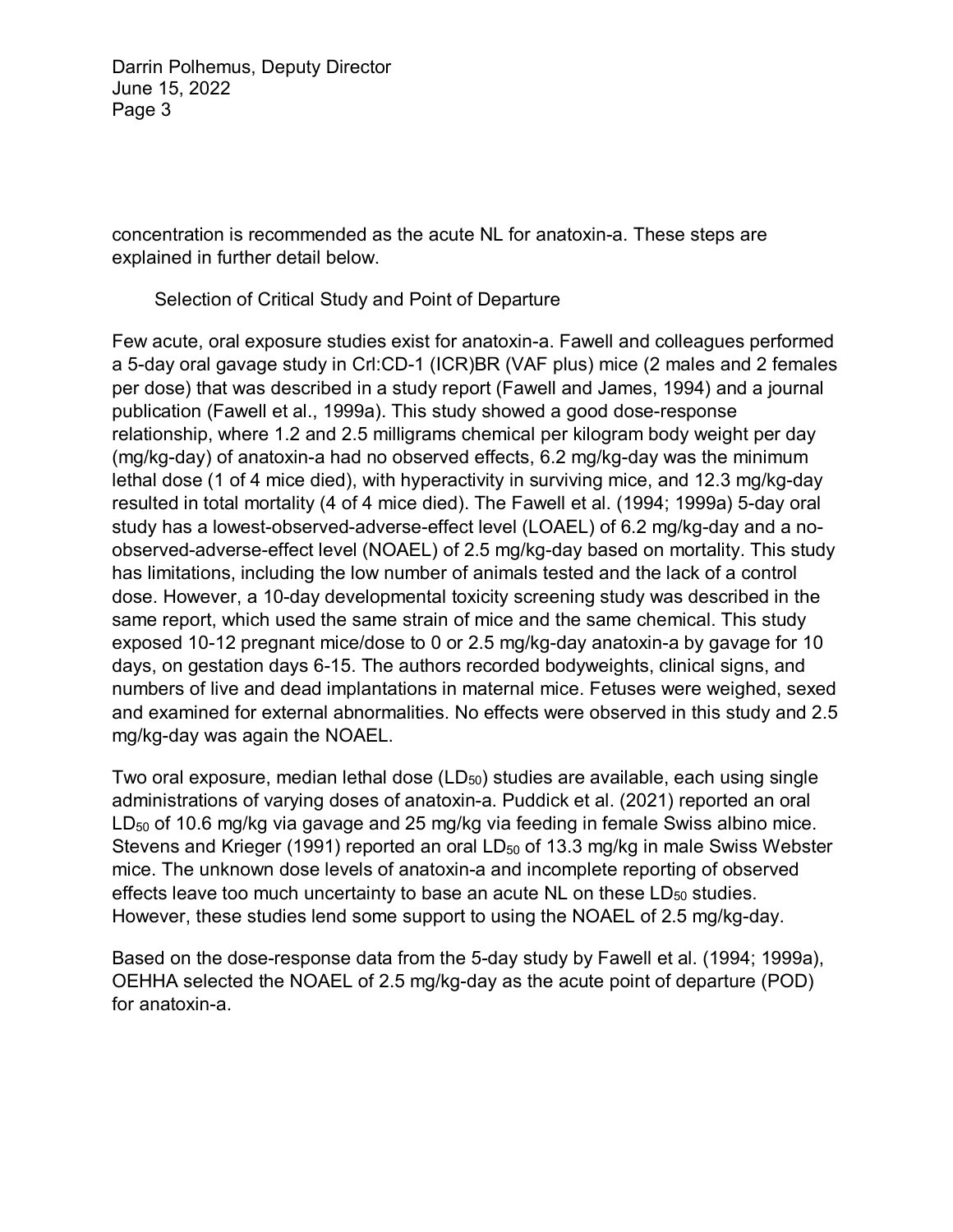## Acceptable Daily Dose Determination

OEHHA is deriving an acute acceptable daily dose  $(ADD_{Acute})$ , based on the 5-day oral mouse study by Fawell et al. (1994; 1999a), as the estimated maximum dose (in mg/kgday) of anatoxin-a that can be consumed by humans for one day without toxic effects. Although the critical study is a 5-day study, OEHHA recommends applying the  $ADD_{Acute}$ to a one-day exposure, rather than 5 or more days, because all the animals that died did so within minutes of exposure.

To determine the  $ADD_{Acute}$ , the POD is divided by factors that account for variability and uncertainties in the risk assessment, such as differences between animals and humans, and variability among humans in response to anatoxin-a.

An ADD<sub>Acute</sub> is calculated as follows:

$$
ADD_{Acute} = POD \div UF_{Combined}, \qquad (Equation 1)
$$

where,

ADDAcute: The acute acceptable daily dose is the estimated maximum dose of a chemical that can be consumed by humans for one day without toxic effects. The ADDAcute is expressed as mg/kg-day.

POD: The point of departure is the dose of a chemical from a study in animals or humans that is used as a starting point for calculation of the ADD. The POD is expressed as mg/kg-day.

UF<sub>Combined</sub>: The combined uncertainty factor (unitless) is the composite of factors used to address the variability and uncertainty in deriving the ADD<sub>Acute</sub>. The separate UFs (e.g., for interspecies extrapolation and for intraspecies variability) are multiplied to determine the combined UF for acute exposure.

To determine the  $ADD_{Acute}$ , the NOAEL of 2.5 mg/kg-day from the 5-day oral study in mice by Fawell et al. (1994; 1999a) is selected as the POD. A UF of 10 is used for interspecies extrapolation, accounting for possible differences in the way laboratory animals and humans respond to a chemical. A UF of 30 is used for intraspecies variability, which accounts for differences in the way humans, including sensitive populations, respond to a chemical. A UF of  $\sqrt{10}$  is used to account for the limited toxicity database. The U $F_{\text{Combined}}$  for acute exposure to anatoxin-a is the product of these three UF values, or 1,000.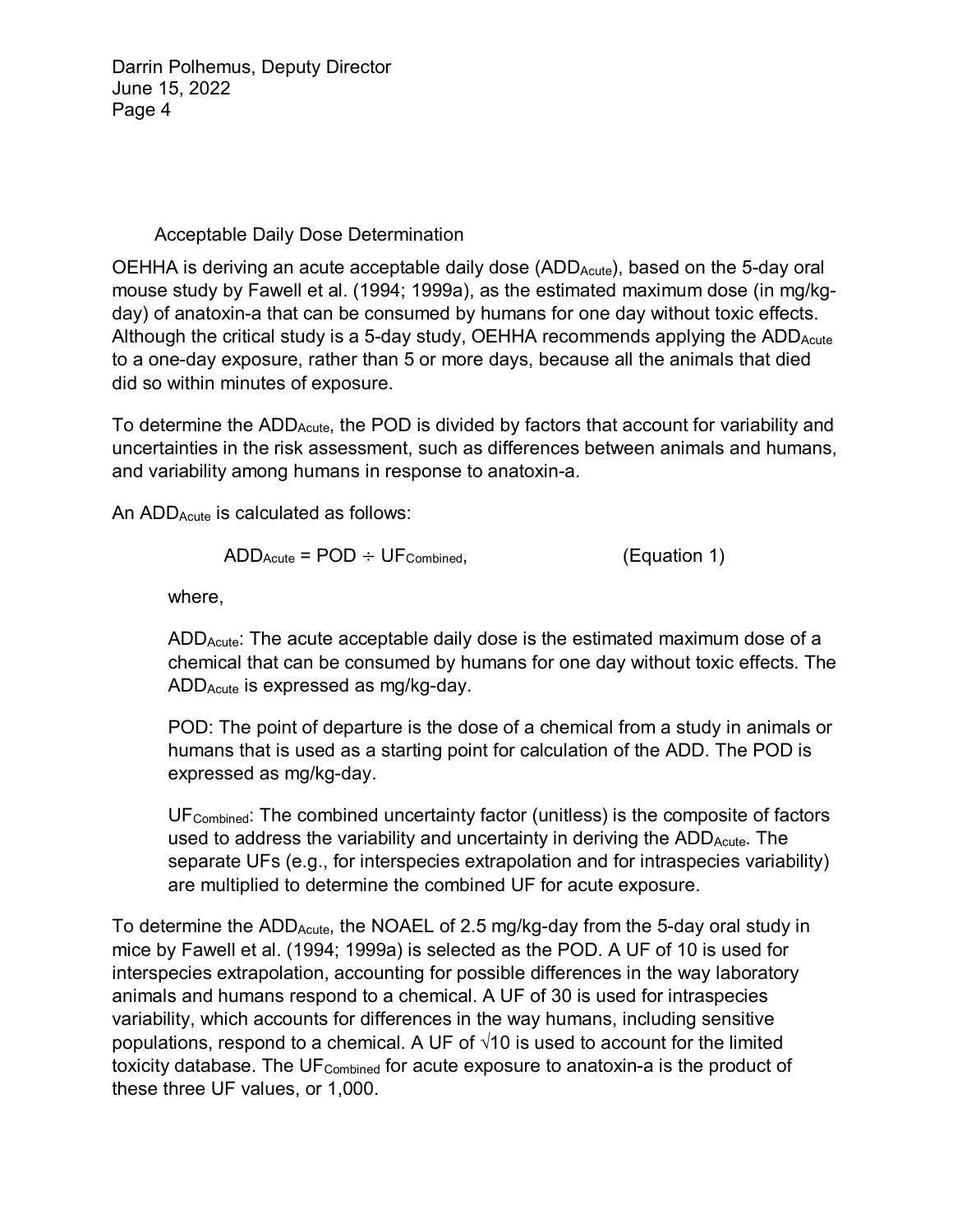Thus, an  $ADD_{Acute}$  can be calculated for anatoxin-a as shown below:

 $ADD_{Acute} = 2.5$  mg/kg-day  $\div$  1,000 = 0.0025 mg/kg-day.

Acute Health-Protective Concentration Determination

Following the determination of the  $ADD_{Acute}$ , the acute health-protective concentration (CAcute) of anatoxin-a in drinking water can be derived by incorporating the drinking water intake (DWI) rate and the relative amount of the ADD<sub>Acute</sub> that is ingested from tap water (the relative source contribution or RSC).

 $C_{\text{Acute}} = \text{ADD}_{\text{Acute}} \times \text{RSC} \div \text{DWI}$  (Equation 2)

where,

ADDAcute: The acceptable daily dose or estimated maximum dose of a chemical that can be consumed by humans for one day without toxic effects. The  $ADD_{Acute}$ is expressed as mg/kg-day.

RSC: The relative source contribution is the proportion of the  $ADD_{Acute}$  that can come from tap water, as part of total exposure from all sources (including food and air). The RSC value is determined based on available environmental monitoring data.

DWI: The daily water intake rate expressed as liters per kilogram of body weight per day (L/kg-day).

Infants may be particularly sensitive to neurotoxicity and they have a higher drinking water intake rate adjusted for body weight than adults. To calculate a health-protective concentration for infants, the drinking water intake rate of 0.237 L/kg-day is used as it is the average rate for infants 0 to 6 months of age (OEHHA, 2012). The RSC is set to one because a formula-fed infant is not expected to be exposed to anatoxin-a from any sources other than the tap water used to reconstitute formula. Thus, an acute healthprotective concentration for infants can be calculated as shown below:

 $C_{\text{Acute}} = (0.0025 \text{ mg/kg-day} \times 1) \div 0.237 \text{ L/kg-day}$ 

 $= 0.01055$  mg/L, or 11 µg/L (rounded).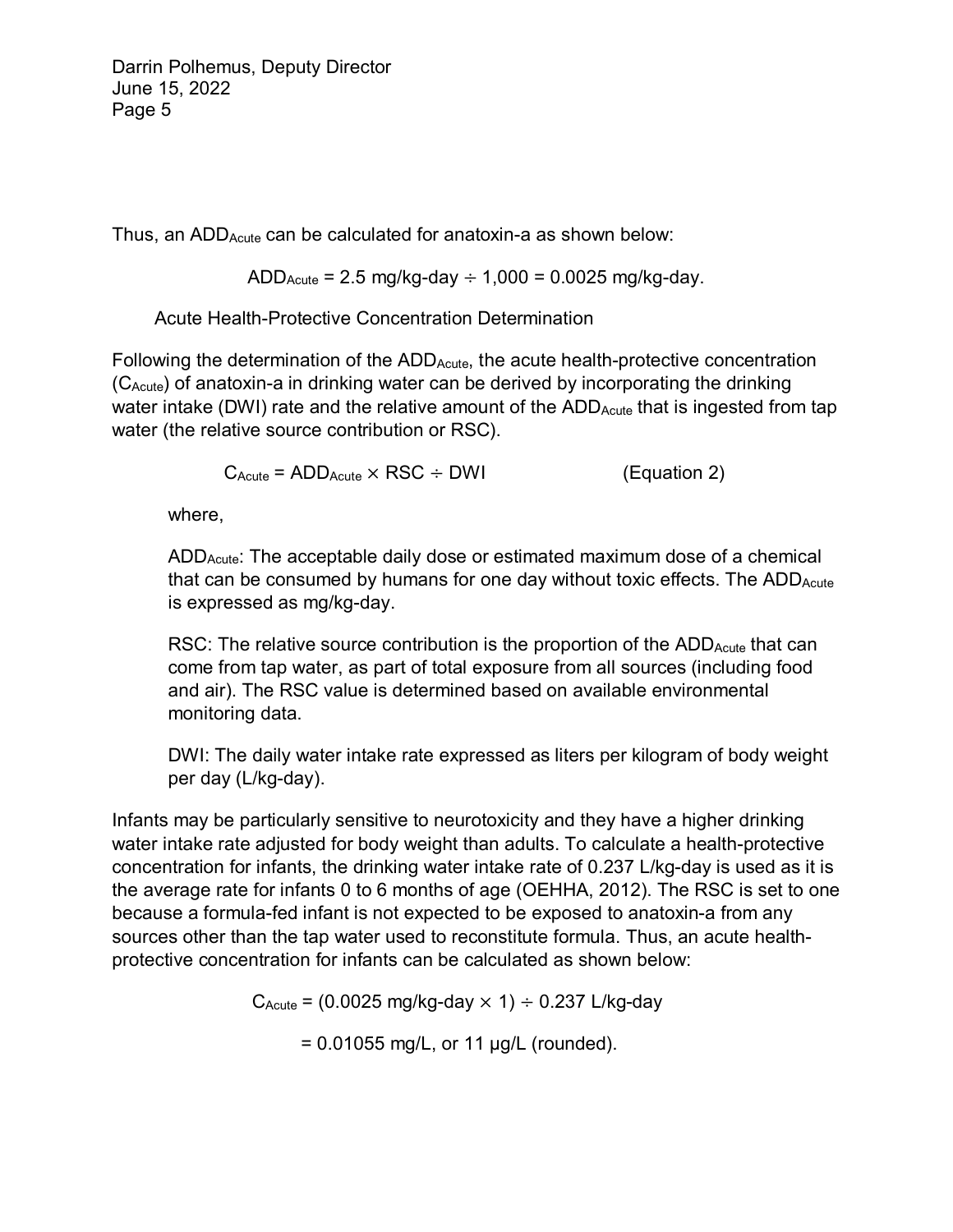In addition to drinking water, children and adults can be exposed to anatoxin-a from consumed fish and shellfish and from recreational water activities. Anatoxin-a appears to have a high bioconcentration factor (BCF) in fish like rainbow trout (Osswald et al., 2011), indicating that fish can effectively bioconcentrate anatoxin-a from water. Furthermore, the *California Tribes Fish-Use: Final Report* (Shilling et al., 2014) noted that the 95<sup>th</sup> percentile rates of consumption of caught fish ranged between 30 g/day and 240 g/day. A consumption rate of 142 g/day, equivalent to four to five fish meals per week, is considered to represent a high level of consumption. Based on this, OEHHA estimated that children or adults consuming very high amounts (100-200 g within 24 hours) of fish and shellfish potentially contaminated with anatoxin-a would obtain most of their exposure from these sources and not from drinking water, thus supporting the use of an RSC of 0.2 for drinking water. Among these groups, children (2-16 years old) would be considered more susceptible than adults due to a slightly higher drinking water intake (0.061 L/kg-day). An acute health-protective concentration for children 2-16 years old can be calculated as shown below:

 $C_{\text{Acute}} = (0.0025 \text{ mg/kg-day} \times 0.2) \div 0.061 \text{ L/kg-day}$ 

 $= 0.0082$  mg/L, or 8  $\mu$ g/L (rounded).

The acute health-protective concentration calculated for children is lower than that calculated for infants and is chosen as the acute NL recommendation for anatoxin-a.

When data are available for anatoxin-a variants (homoanatoxin-a, dihydroanatoxin-a and dihydrohomoanatoxin-a) OEHHA recommends applying this acute NL to the total concentration measured for anatoxin-a and the variants. The variant homoanatoxin-a has the same mode of action as anatoxin-a, a postsynaptic depolarizing neuromuscular blockade, and shows similar toxicological potency. For example, both chemicals have similar LD $_{50}$  values by intraperitoneal injection (Skulberg et al., 1992; Wonnacott et al., 1992). The variant dihydroanatoxin-a has recently been shown to be more toxic than anatoxin-a in one  $LD_{50}$  study (Puddick et al. 2021). However, due to the limitations discussed above, more testing would be needed for toxicity criteria to be established (Puddick et al. 2021).

The New Zealand Ministry of Health used an intraperitoneal  $LD_{50}$  for homoanatoxin-a with an uncertainty factor of 5,000 to develop an acute Provisional Maximum Acceptable Value of 2 µg/L in drinking water (New Zealand, 2019). It is unclear whether this is a one-day guideline. It appears that no other government agency has developed a drinking water guideline for anatoxin-a based on acute toxicological data. OEHHA did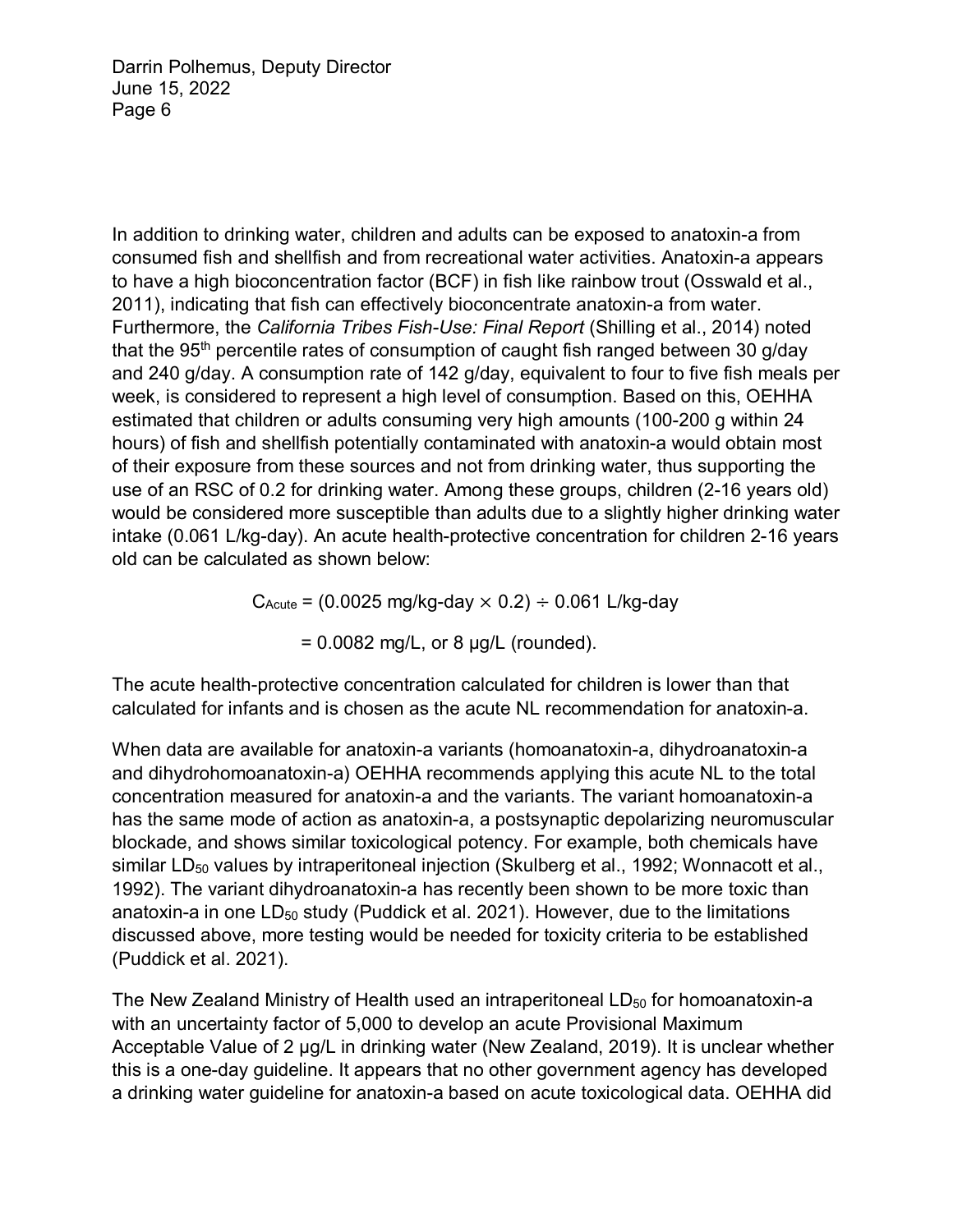not develop a guideline for homoanatoxin-a because there are no oral toxicity data for this chemical. As mentioned above, OEHHA recommends applying the acute NL of 8 µg/L to all anatoxin-a congeners based on the NOAEL of 2.5 mg/kg-day from the 5-day oral exposure of anatoxin-a to mice (Fawell et al. 1994; 1999a).

#### MICROCYSTINS

The derivation of the acute NL recommendation for microcystins involved a search of the toxicological and epidemiological literature. PubMed was searched using the terms microcystin with acute, single, oral, gavage, ingest in various combinations, which resulted in 43 articles, with four acute oral toxicity studies using purified toxin. PubMed was also searched for human microcystin poisonings using the terms microcystin with humans, epidemiol\*, poison, food, ingest\*, consump\*, "drinking water" in various combinations, which resulted in 226 articles. No acute human poisoning cases were suitable for use in the development of the acute microcystin NL.

The four acute oral toxicity studies were appraised to determine the most appropriate study of sufficient quality for establishing a health-protective concentration, and identification of a dose that could be consumed by sensitive people without adverse effects. The chosen dose was then converted to a drinking water concentration, considering drinking water consumption rates by sensitive populations. The resulting health-protective concentration is recommended as the acute NL for microcystins. These steps are explained in further detail below.

#### Selection of Critical Study and Point of Departure

Chernoff et al. (2021) exposed 12 – 48 male and female BALB/c mice per dose to MC-LA (microcystin-LA). The single gavage doses of MC-LA administered were 0, 0.5, 1, 3, and 7 mg/kg, and animals were observed for 24 hours. The authors recorded several biochemical and gross effects. Measures of hepatotoxicity included liver score (gross visual anomalies of congestion/hemorrhage, infiltration of glycogen or lipid, reticulated pattern of the lobules), serum enzyme markers of liver damage (alanine amino transferase (ALT), aspartate amino transferase (AST), and glutamate dehydrogenase (GLDH)), liver/body weight ratios, and serum bilirubin levels. Significant moribundity incidence (hunching, non-responsiveness to interaction, lethargy, hypothermia, diarrhea, and/or weight loss greater than 10%) was also recorded.

This study provided a good dose-response relationship, with the highest dose of 7 mg/kg resulting in 63% of the mice being moribund with multiple biochemical and gross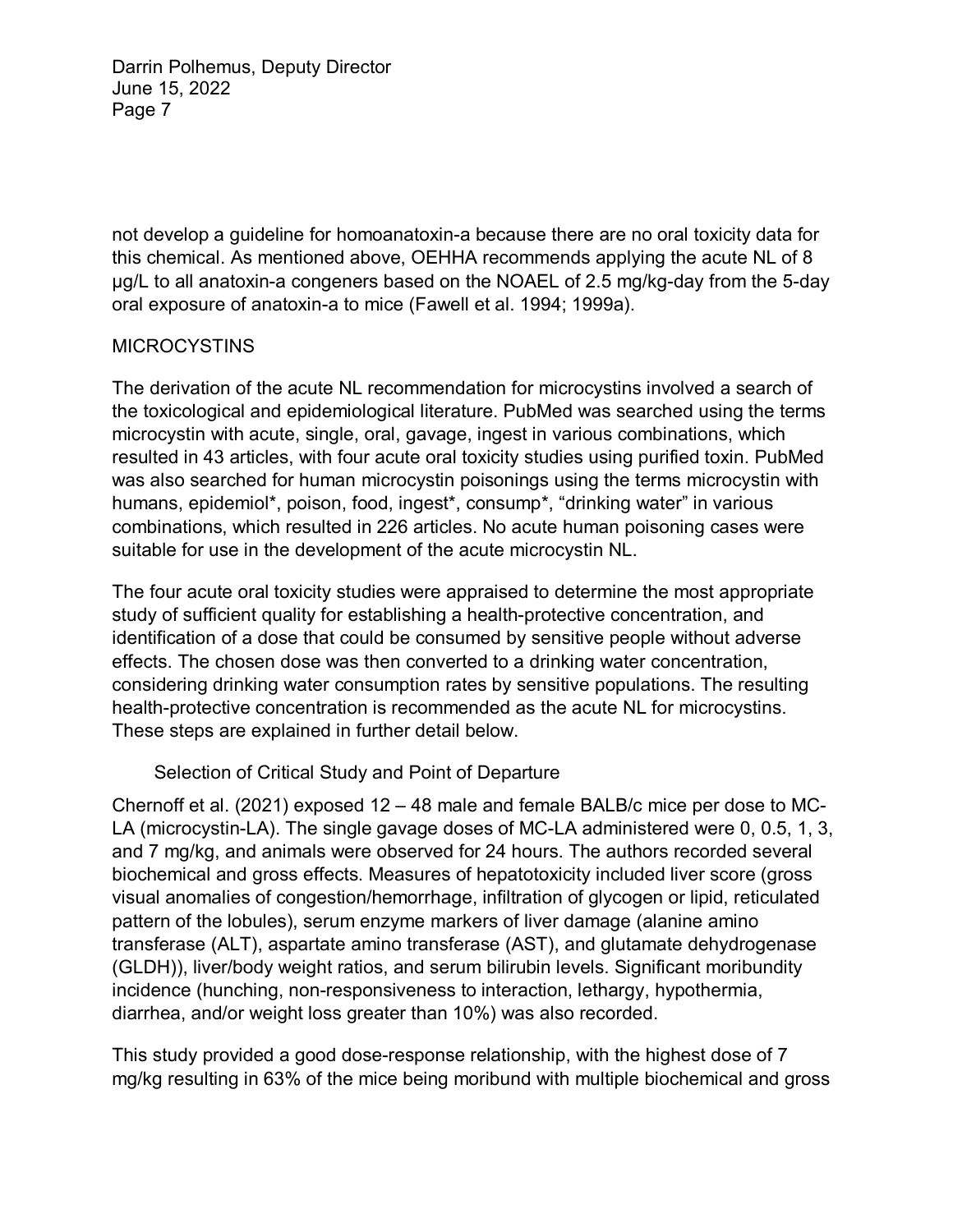effects ( $p \le 0.001$ ). The next dose, 3 mg/kg, resulted in increased liver scores, liver enzymes (ALT, AST, and GLDH), liver/body weight ratios, and serum bilirubin levels, indicating liver toxicity (p *≤* 0.001 to p *≤* 0.05). The two lowest doses, 1 and 0.5 mg/kg, showed no observable adverse effects. The LOAEL for the Chernoff et al. (2021) study is 3 mg/kg and the NOAEL is 1 mg/kg. This study also tested MC-LR, MC-LY, MC-RR, and MC-YR, and these congeners had higher LOAELs.

In an older study by Fawell et al. (1999b), five male and five female mice (Cr1:CD-1[ICR]BR strain [VAF plus]) were given a single gavage dose of MC-LR at 0.5, 1.58 and 5 mg/kg. No control dose was given in this study. Animals were observed for a period of 14 days following the single dose of MC-LR. The authors recorded body weight, microscopic observations of liver, kidneys, lung, spleen and adrenal glands, mortality, and clinical signs in decedents.

The Fawell et al. (1999b) study showed a good dose-response with the highest dose of 5 mg/kg resulting in mortality (5 of 10 mice) and hemorrhage/necrosis in the liver (10 of 10 mice). The dose of 1.58 mg/kg gave the minimum lethal dose (1 of 10 mice died) and resulted in histopathological liver damage (diffuse or centrilobular hemorrhage in 4 of 10 mice), while the lowest dose of 0.5 mg/kg showed no observable adverse effects. OEHHA identified a LOAEL of 1.58 mg/kg for microscopic liver changes and mortality, and a NOAEL of 0.5 mg/kg.

Both Chernoff et al. (2021) and Fawell et al. (1999b) are good studies that support each other in terms of showing liver toxicity at similar levels. Although Fawell et al. (1999b) reported the lowest LOAEL (1.58 mg/kg), Chernoff et al. (2021) is a more robust study that tested more animals, used more dose levels, and recorded a variety of endpoints. Thus, OEHHA chose Chernoff et al. (2021) as the critical study.

OEHHA used the US EPA's Benchmark Dose Software (BMDS version 3.21) to model the dose-response relationship of the data in Chernoff et al. (2021). BMDS uses mathematical models to determine the dose (benchmark dose or BMD) that corresponds to a pre-determined level of response (benchmark response or BMR). To account for uncertainty in the data, the model also calculates the 95% lower confidence limit of the BMD, known as the BMDL (L stands for lower confidence limit). OEHHA modeled several endpoints, with the most sensitive being increased relative liver weight in female mice exposed to MC-LA. Because a 10% increase in relative liver weight is generally accepted as biologically significant, OEHHA modeled the Chernoff et al.

 $\overline{a}$ <sup>1</sup> Available at[: https://www.epa.gov/bmds/benchmark-dose-software-bmds-version-3](https://www.epa.gov/bmds/benchmark-dose-software-bmds-version-3)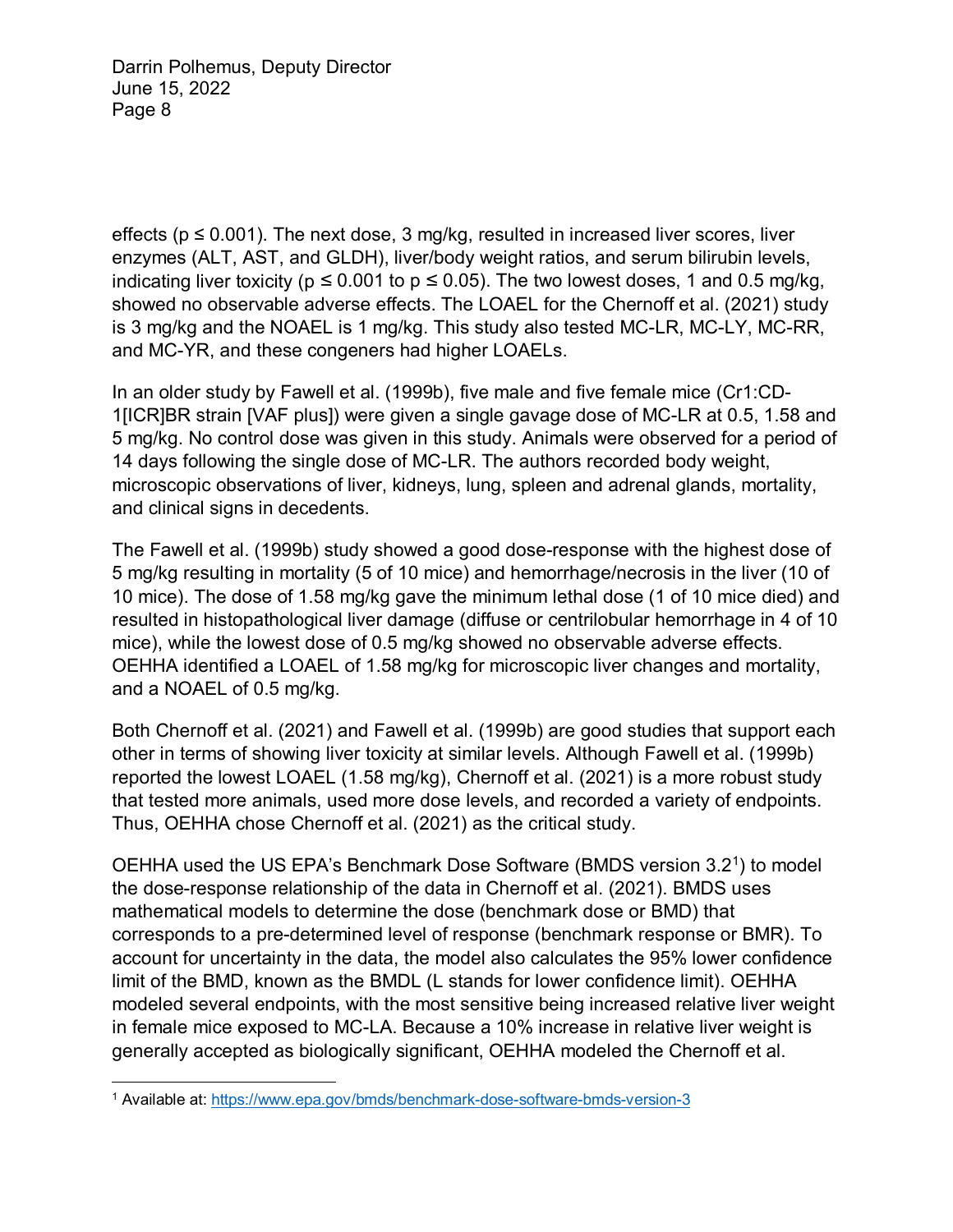(2021) data for increased relative liver weight using a BMR of 10% relative deviation. The model with the best fit<sup>2</sup> for the MC-LA data produced a BMDL<sub>10</sub> of 1.01 mg/kg, which was selected as the acute POD.

Other studies in the literature support the use of the acute POD of 1.01 mg/kg. Mrdjen et al. (2018) orally exposed mice to MC-LR for 7 days and had a freestanding LOAEL of 3 mg/kg-day for liver histopathology and increased liver enzymes. Fawell et al. (1999b) orally exposed pregnant mice during gestation days 6 – 15 and had a LOAEL of 2 mg/kg-day and a NOAEL of 0.6 mg/kg-day for mortality, macroscopic changes in maternal liver, and embryotoxicity. Yoshida et al  $(1997)$  showed an oral LD<sub>50</sub> of 10.9 mg/kg; while Fawell et al. (1999b) found an approximate oral  $LD_{50}$  of 5 mg/kg. Overall, there are a limited number of oral exposure acute toxicity studies for microcystins.

Acceptable Daily Dose Determination

To determine the ADD<sub>Acute</sub> for microcystins, the BMDL<sub>10</sub> of 1.01 mg/kg-day from the single dose oral study in mice by Chernoff et al. (2021) is selected as the POD. The UFCombined for acute exposure to microcystins is the product of the UF of 10 for interspecies extrapolation, accounting for possible differences in the way laboratory animals and humans respond to a chemical, the UF of 30 for intraspecies variability, which accounts for differences in the way humans, including sensitive subpopulations, respond to a chemical, and the UF of  $\sqrt{10}$  for the limited toxicity database. Using Equation 1, the ADD<sub>Acute</sub> can be calculated for microcystins as shown below:

 $ADD_{Acute} = 1.01$  mg/kg-day  $\div 1,000 = 0.00101$  mg/kg-day.

Acute Health-Protective Concentration Determination

Following the determination of the  $ADD_{Acute}$ , the acute health-protective concentration (CAcute) for microcystins in drinking water can be derived by incorporating the DWI and RSC. Applying the 0 to 6 month infant drinking water intake rate of 0.237 L/kg-day and RSC of 1 in Equation 2, C<sub>Acute</sub> for infant exposure can be calculated as:

 $C_{\text{Acute}}$  = (0.00101 mg/kg-day  $\times$  1)  $\div$  0.237 L/kg-day

 $= 0.0043$  mg/L, or 4  $\mu$ g/L (rounded).

 $\overline{a}$  $2$  The model with the best fit (visual fit, lowest Akaike information criterion (AIC), and significant p-values for goodness of fit) was Polynomial Degree 3.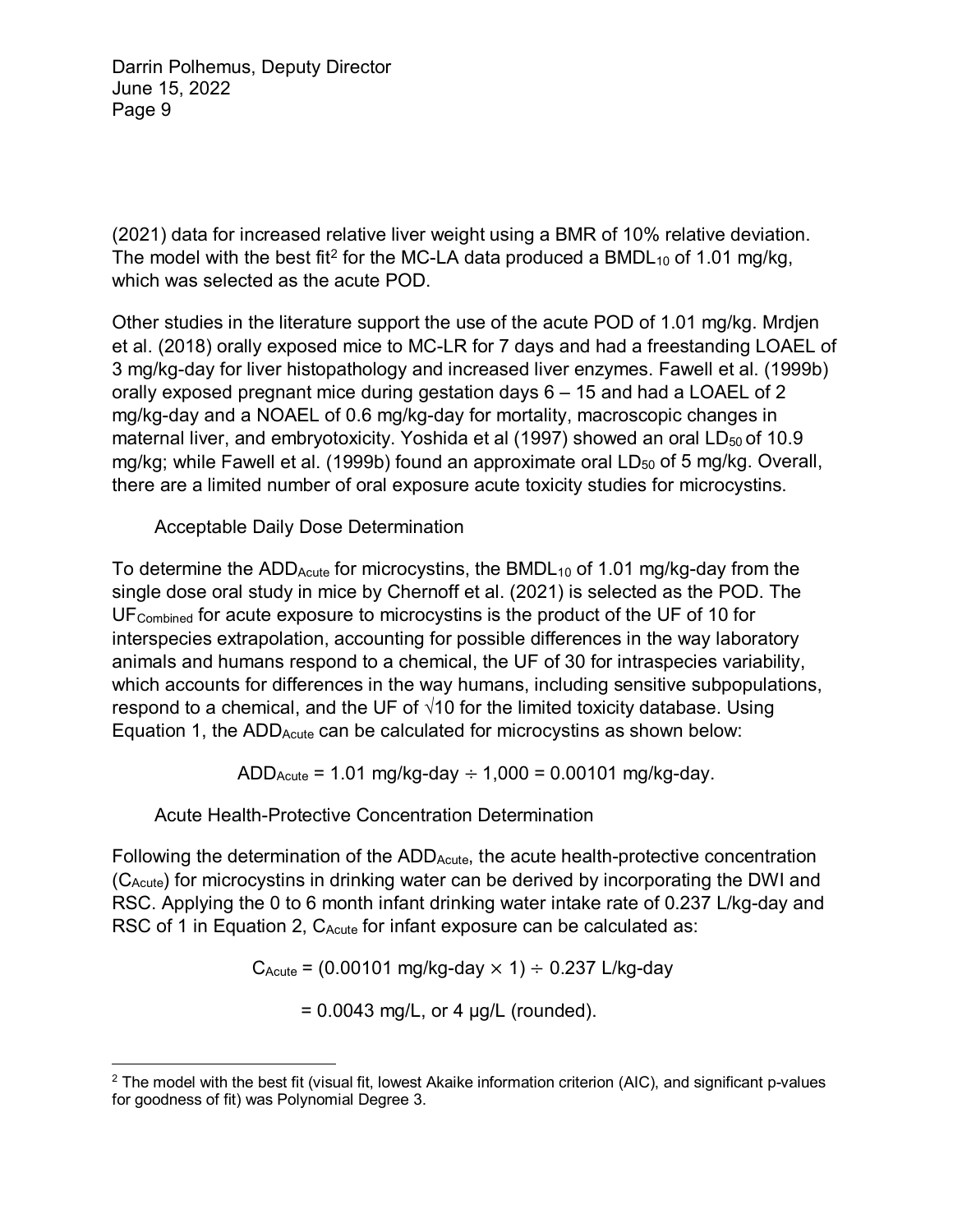Unlike infants, children and adults can be exposed to microcystins from consuming fish and shellfish obtained from contaminated water and from recreational water activities. Although microcystins demonstrate a relatively low bioaccumulation potential in fish, concentrations of microcystins in shellfish, particularly mussels, can be very high as a result of harmful algal blooms (Testai et al., 2016). OEHHA estimated that exposure to microcystins from consuming fish and shellfish for children or adults can occasionally be much greater than the exposure from drinking water at the recommended NL level, necessitating the use of an RSC of 0.2. Among these groups, children (2-16 years old) would be considered more susceptible than adults due to a slightly higher drinking water intake (0.061 L/kg-day). An acute health-protective concentration for children 2-16 years old can be calculated as shown below:

 $C_{\text{Acute}}$  = (0.00101 mg/kg-day  $\times$  0.2)  $\div$  0.061 L/kg-day

 $= 0.0033$  mg/L, or 3  $\mu$ g/L (rounded).

The acute health-protective concentration calculated for children is lower than that calculated for infants and is chosen as the acute NL recommendation for microcystins. OEHHA recommends the  $C_{Acute}$  of 3  $\mu$ g/L as the acute NL for microcystins in drinking water. This recommended acute NL is expected to be protective of sensitive subpopulations from all routes of exposure for acute exposures up to one day.

OEHHA also recommends applying the acute NL to the total of all variants of microcystins that are measured. MC-LA is common in California and is one of the most toxic microcystin variants tested. The toxicity of some of the other microcystin variants is lower (Chernoff et al., 2021). However, based on toxicological limits of the scientific literature and the limits in monitoring microcystins in surface waters, the acute NL based on MC-LA should be applied to the sum of all microcystin variants.

No other government agency appears to have developed a drinking water guideline for microcystins based on acute toxicological data.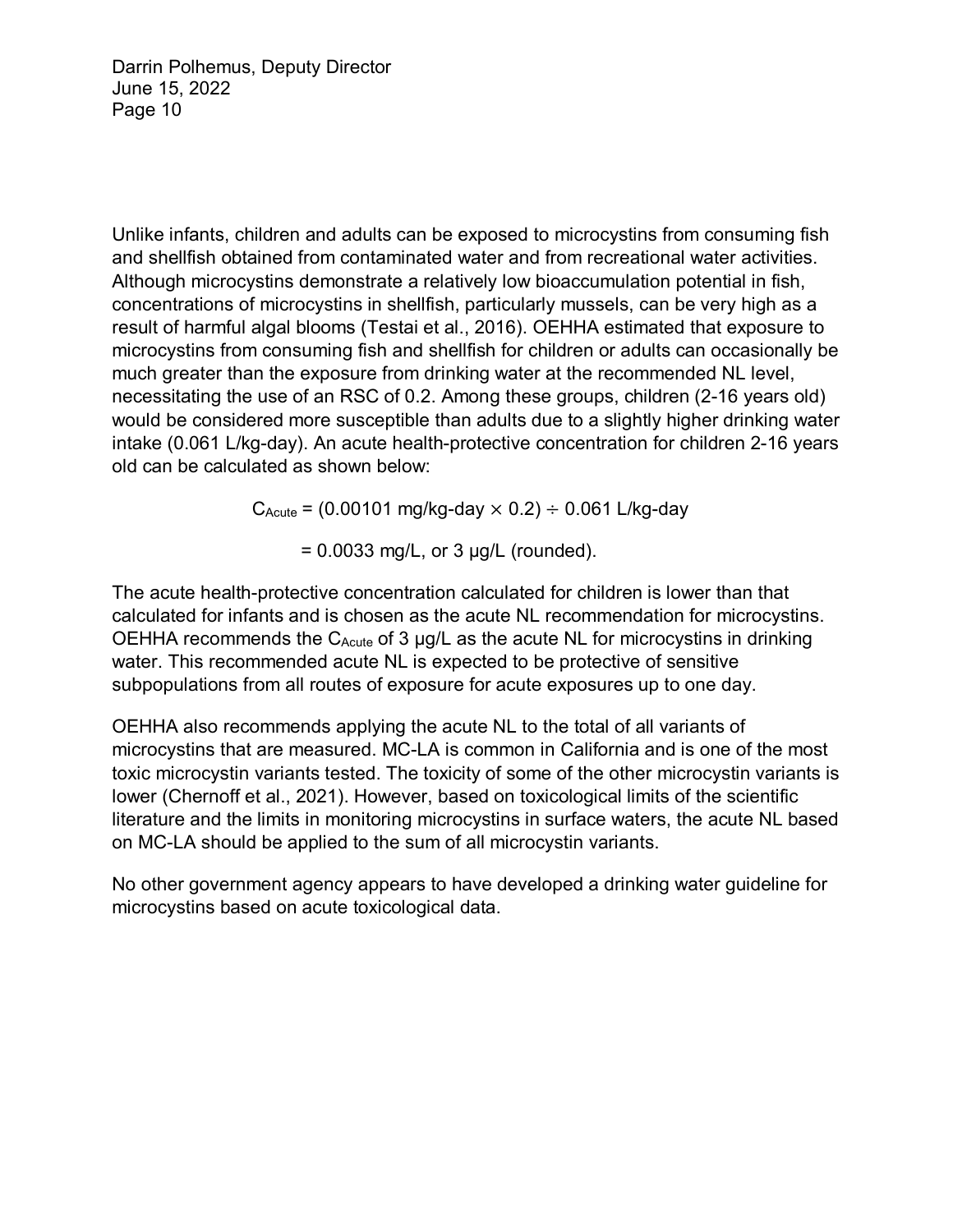### CYLINDROSPERMOPSIN

To develop the acute NL for cylindrospermopsin, a search of the toxicological and epidemiological literature was conducted. PubMed was searched using the terms: cylindrospermopsin AND acute. This search resulted in 38 articles. PubMed was also searched for epidemiological or human case studies on cylindrospermopsin using the terms: cylindrospermopsin AND human AND poison. This search resulted in 101 articles. In addition, one article was identified from a book chapter that was outside of the PubMed database searches.

From this search, OEHHA identified two candidate critical studies for the development of an acute NL recommendation for cylindrospermopsin (Bazin et al., 2010; Shaw et al., 2001), which will be discussed below. The rest of studies were excluded due to reasons such as missing critical information (e.g., quantitative information on dose or response), publications were not acute toxicity studies (e.g., they were reviews or biomonitoring or exposure studies), lack of dose-response, lack of controls, etc.

Selection of Critical Study and Point of Departure

Bazin et al. (2010) treated male Swiss mice (3/dose group) with a single oral gavage administration of 0, 1, 2, or 4 mg/kg cylindrospermopsin (98% purity). Tissue samples were removed for histological examination and micronucleus and alkaline comet assays 24 hours after treatment. DNA damage was observed in bone marrow and colon as demonstrated by the alkaline comet assay (ACA) while cell death was observed in kidney, liver, duodenum and jejunum by histological examination. Kidney and liver were the target organs of cylindrospermopsin and a NOAEL of 1 mg/kg was identified by OEHHA for the histological changes in the liver and kidney.

Shaw et al. (2001) studied effects of cylindrospermopsin on white Quackenbush mice. Cylindrospermopsin was extracted and purified from cyanobacteria *Cylindrospermopsis raciborskii*. In one experiment from this study, mice (4/dose group) were given a single oral gavage dose of cylindrospermopsin at 0, 1, 2, 4, 6, or 8 mg/kg. Liver was a primary target of cylindrospermopsin toxicity, with fatty vacuolation and hepatocyte necrosis observed in the liver of cylindrospermopsin-treated mice. The authors developed a TDI (tolerable daily intake) of 0.04 µg/kg/day from the single oral exposure study. Their TDI was calculated by using a combined UF of 25,000 (10 for interspecies extrapolation, 10 for intraspecies variability, 10 for less than lifetime dose, 5 for single dose, 5 for use of a LOAEL). The authors used the following equation to calculate the TDI: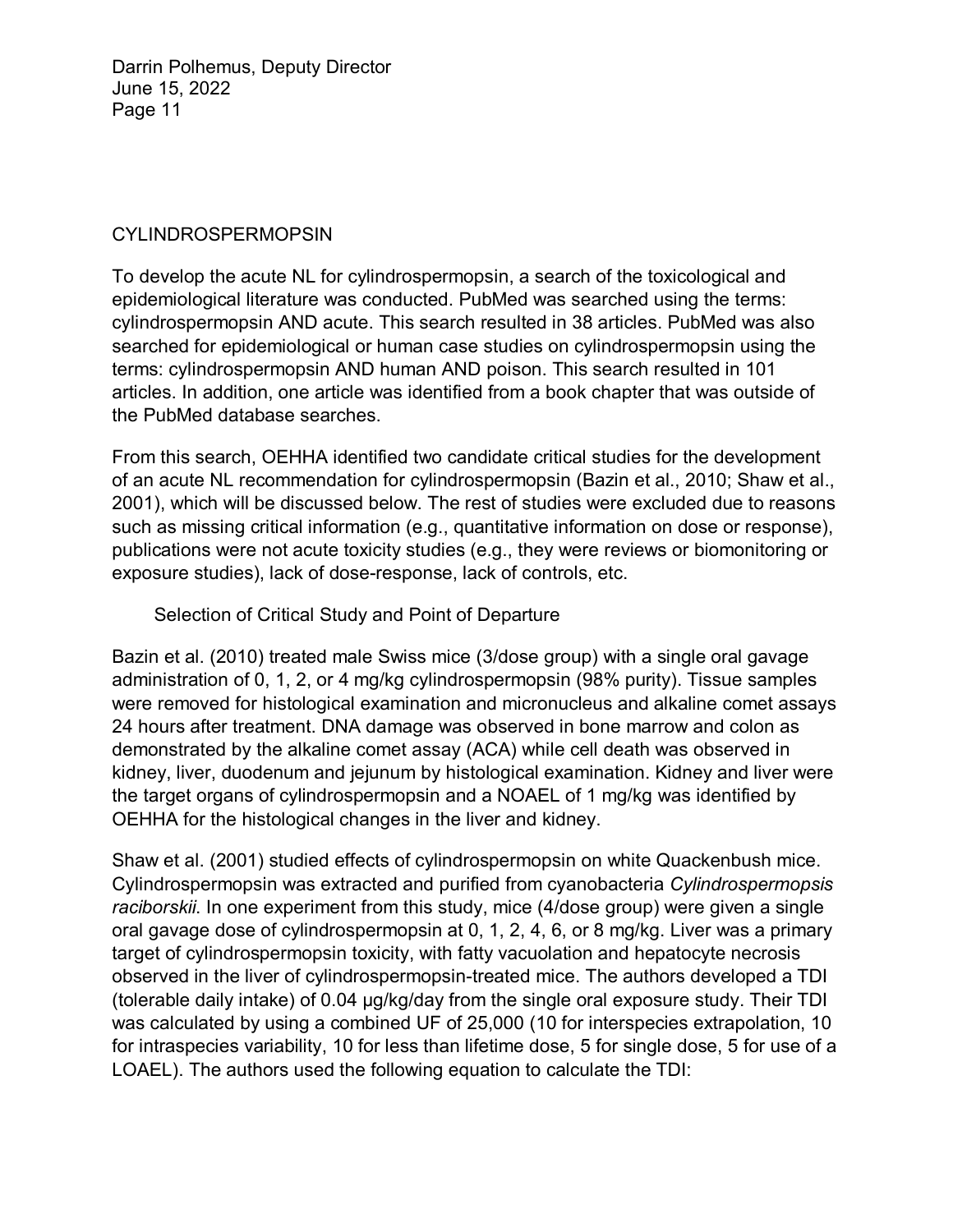## TDI = (NOAEL or LOAEL)  $\div$  UF

Although the authors considered 1 mg/kg a LOAEL in calculating the TDI, they did not present any information about the critical effect on which it was based. The data table in the study showed that no animal reached morbidity until the second highest dose (6 mg/kg), though changes in pathology of the liver were described at lower doses. Furthermore, the number of animals with histopathological changes in the liver was not reported for any dose. The lack of information from the Shaw et al. (2001) study made it difficult to identify the POD and therefore made the study less reliable, though it still provides support for the liver effects observed in Bazin et al. (2010), which was chosen as the critical study.

Acceptable Daily Dose Determination

To determine the ADD<sub>Acute</sub> for cylindrospermopsin, OEHHA selected the NOAEL of 1 mg/kg from Bazin et al. (2010) as the POD and applied a UF $_{\text{Combined}}$  of 1,000. It includes a UF of 10 for extrapolating from rodents to humans, 30 to account for variability between humans, and  $\sqrt{10}$  for database deficiencies. Using Equation 1, the ADD Acute can be calculated for cylindrospermopsin as shown below:

 $ADD_{Acute} = 1$  mg/kg-day  $\div 1,000 = 0.001$  mg/kg-day.

Acute Health-Protective Concentration Determination

Following the determination of the  $ADD_{Acute}$ , the acute health-protective concentration (CAcute) of cylindrospermopsin in drinking water can be derived by incorporating the DWI and RSC. As with anatoxin-a and microcystins, the 0 to 6 month infant drinking water intake rate of 0.237 L/kg-day and RSC of 1 are applied for cylindrospermopsin. Using Equation 2,  $C_{Acute}$  for cylindrospermopsin for infant exposure can be calculated as:

 $C_{\text{Acute}}$  = (0.001 mg/kg-day  $\times$  1)  $\div$  0.237 L/kg-day

 $= 0.0042$  mg/L, or 4  $\mu$ g/L (rounded).

In addition to drinking water, children and adults can be exposed to cylindrospermopsin from consumed fish and shellfish and from recreational water activities. Similar to anatoxin-a, cylindrospermopsin appears to have a high BCF, indicating that fish are able to bioconcentrate cylindrospermopsin from water (Scarlett et al., 2020). OEHHA estimated that children or adults consuming very high amounts (100-200 g within 24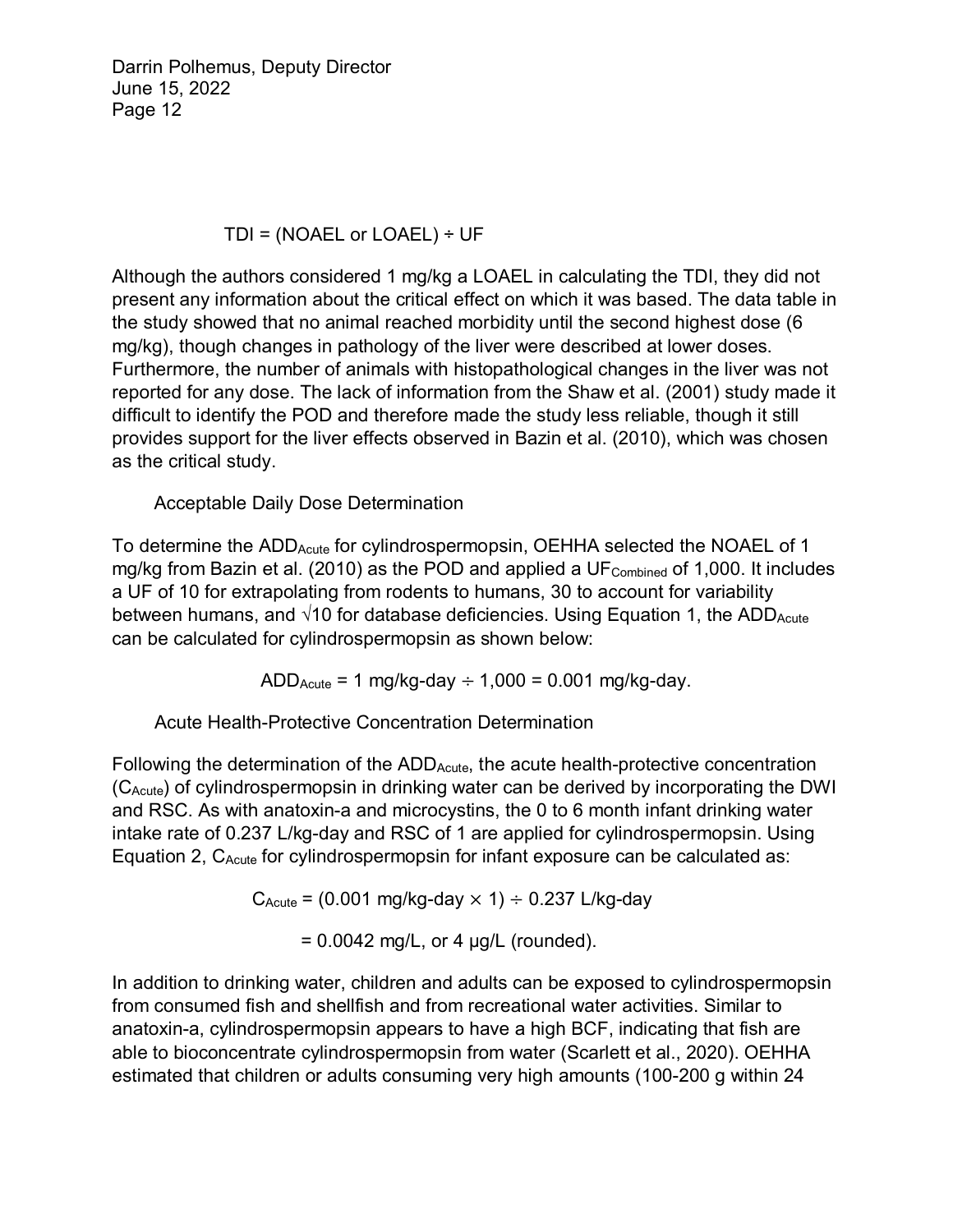hours) of fish and shellfish potentially contaminated with cylindrospermopsin would obtain most of their exposure from these sources and not from drinking water, thus supporting the use of an RSC of 0.2 for drinking water. Among these groups, children (2-16 years old) would be considered more susceptible than adults due to a slightly higher drinking water intake (0.061 L/kg-day). An acute health-protective concentration for children 2-16 years old can be calculated as shown below:

 $C_{\text{Acute}}$  = (0.001 mg/kg-day  $\times$  0.2)  $\div$  0.061 L/kg-day

 $= 0.0033$  mg/L, or 3  $\mu$ g/L (rounded).

The acute health-protective concentration calculated for children is lower than that for infants and is chosen as the acute NL recommendation for cylindrospermopsin.

Because the POD, adopted from Bazin et al. (2010), is based on a single dose rodent study, OEHHA recommends a duration of one day for the health-protective concentration of 3 µg/L for cylindrospermopsin.

The New Zealand Ministry of Health used an intraperitoneal LD<sub>50</sub> for cylindrospermopsin with an uncertainty factor of 5,000 to develop an acute Provisional Maximum Acceptable Value of 1 μg/L in drinking water (New Zealand, 2019). It appears that no other government agency has developed a drinking water guideline for cylindrospermopsin based on acute toxicological data.

## **SAXITOXINS**

In the NL recommendations provided to the Water Board on May 3, 2021, OEHHA calculated an ADD of 0.15 µg STXeq/kg for saxitoxins based on the acute POD of 1.5 µg STXeq/kg (LOAEL for neurotoxic effects) from EFSA (2009). The health-protective concentration was then calculated based on the infant exposure scenario from reconstituted formula, using an RSC of 1 and 0 to 6 month infant daily drinking water intake of 0.237 L/kg-day:

 $C_{\text{Acute}}$  = (0.00015 mg/kg-day  $\times$  1)  $\div$  0.237 L/kg-day

= 0.00063 mg/L, or 0.6 µg/L (rounded).

However, similar to other cyanotoxins, very high levels of saxitoxins can be occasionally detected in food, particularly in shellfish (EFSA, 2009; Oyaneder Terrazas et al., 2017). While infants do not consume fish or shellfish, children and adults do, and the possibility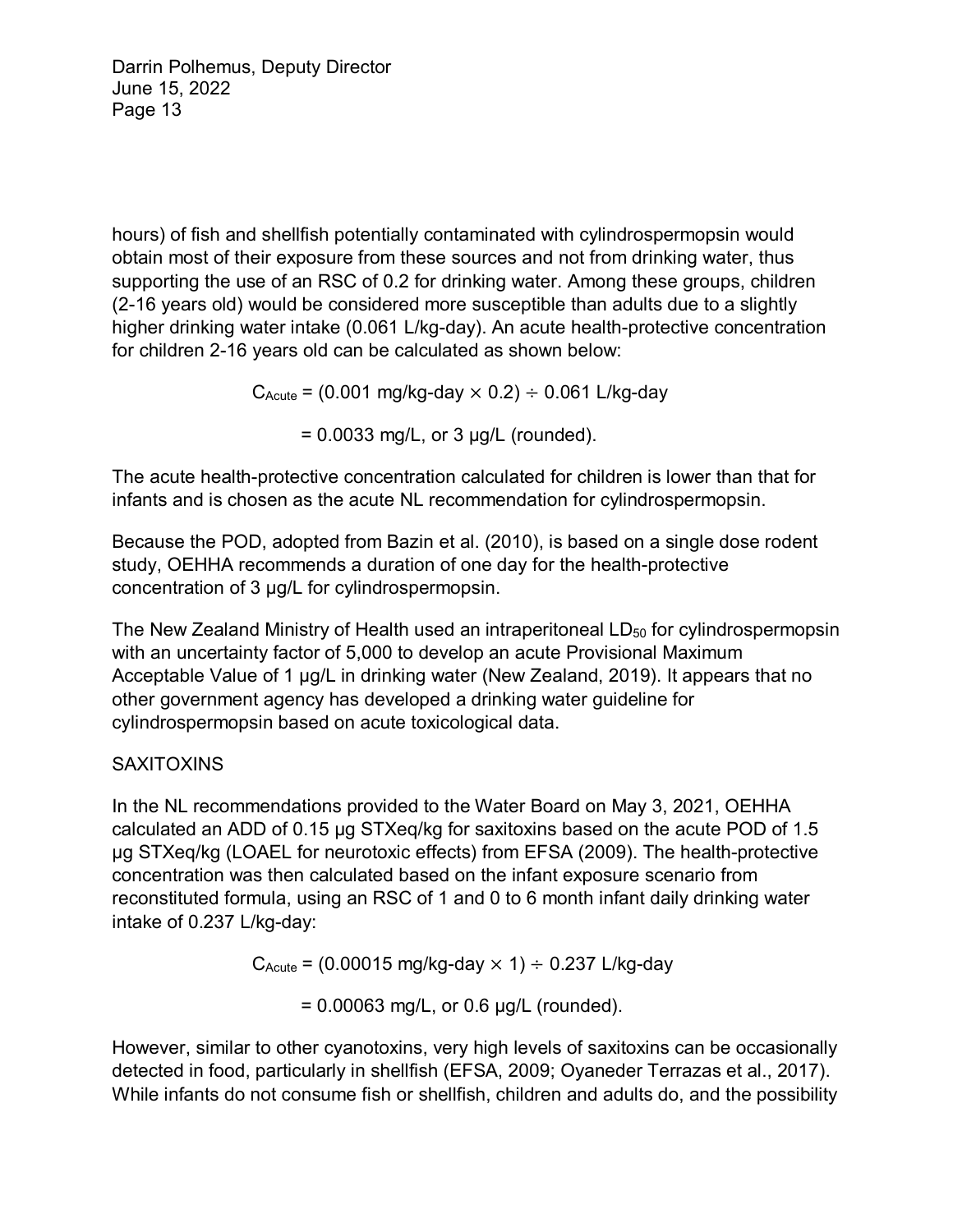of co-exposure to saxitoxins in drinking water and occasional high levels in food cannot be excluded, thus supporting the use of an RSC of 0.2 for drinking water. Among these groups, children (2-16 years old) would be considered more susceptible than adults due to a slightly higher drinking water intake (0.061 L/kg-day). An acute health-protective concentration for children 2-16 years old can be calculated as shown below:

 $C_{\text{Acute}}$  = (0.00015 mg/kg-day  $\times$  0.2)  $\div$  0.061 L/kg-day

 $= 0.00049$  mg/L, or 0.5  $\mu$ g/L (rounded).

The acute health-protective concentration calculated for children is lower than that for infants and is chosen as the acute NL recommendation for saxitoxins. This value supersedes the previous acute NL recommendation of 0.6 µg/L.

Because the POD adopted from EFSA (2009) is based on case reports of human poisoning through consumption of contaminated shellfish, OEHHA recommends a duration of one day for the health-protective concentration of 0.5 µg/L for saxitoxins. WHO (2020) developed an acute drinking water guidance value for saxitoxins of 3 µg SXTeq/L based on the same EFSA (2009) POD. This value is higher than the proposed acute NL recommendation due to different assumptions in risk assessment.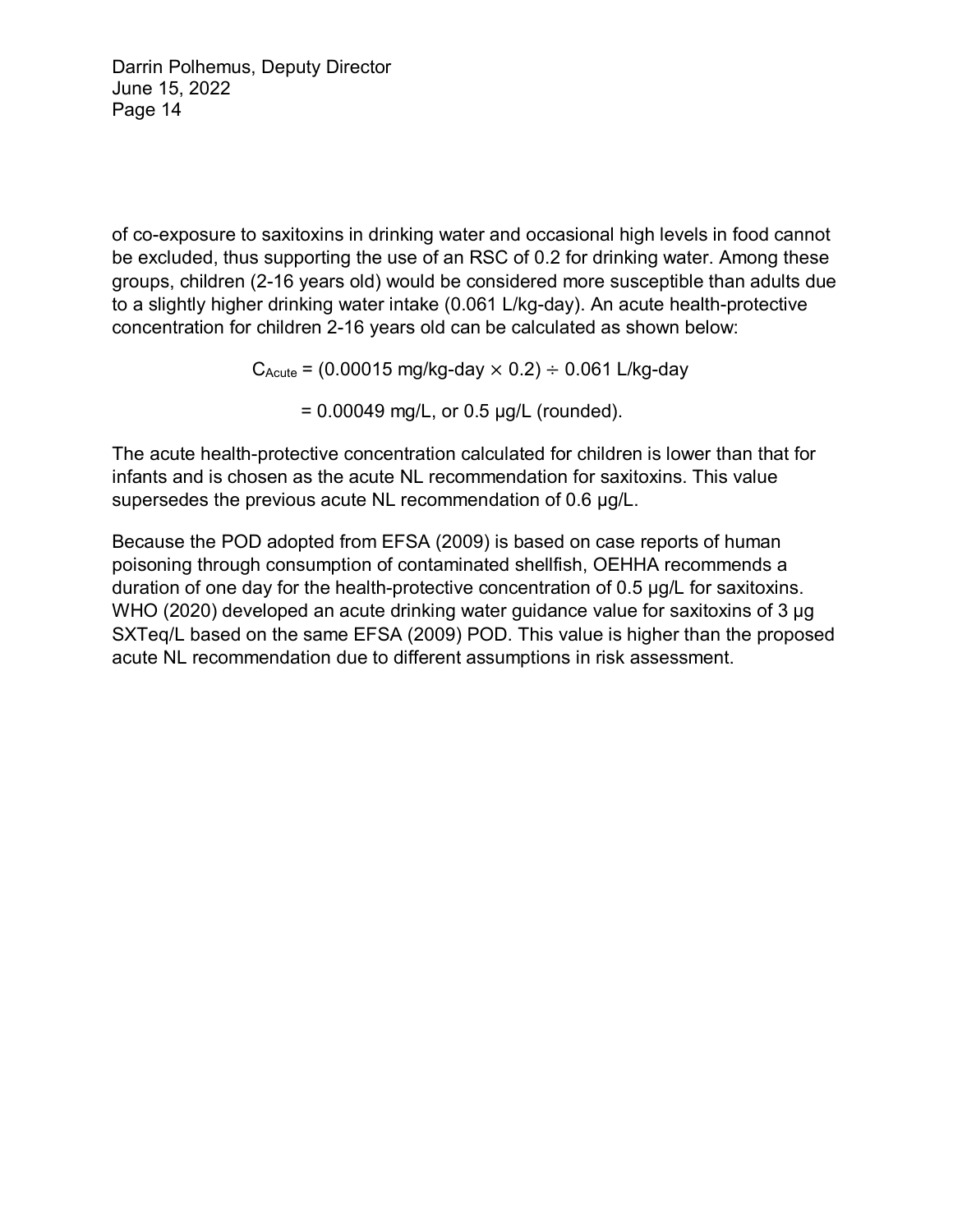#### REFERENCES

Bazin E, Huet S, Jarry G, Hégarat LL, Munday JS, Humpage AR, and Fessard V. 2010. Cytotoxic and genotoxic effects of cylindrospermopsin in mice treated by gavage or intraperitoneal injection. Environ Toxicol 27:277-284. doi: 10.1002 / tox.20640.

Biré R, Bertin T, Dom I, Hort V, Schmitt C, Diogène J, et al. 2020. First evidence of the presence of anatoxin-a in sea figs associated with human food poisonings in France. Mar Drugs 18.

Chen Y, Xu J, Li Y, and Han X. 2011. Decline of sperm quality and testicular function in male mice during chronic low-dose exposure to microcystin-LR. Reproductive Toxicology 31 (4):551- 557.<https://www.sciencedirect.com/science/article/abs/pii/S089062381100058X?via%3Dihub>

Chernoff, N, Hill DJ, Chorus I, et al. 2018. Cylindrospermopsin toxicity in mice following a 90-d oral exposure. Journal of Toxicology and Environmental Health - Part A 81 (13): 549-566. <https://www.tandfonline.com/doi/abs/10.1080/15287394.2018.1460787?journalCode=uteh20>

Chernoff N, Hill D, Lang J, Schmid J, Farthing A, Huang H. 2021. Dose-response study of microcystin congeners mcla, mclr, mcly, mcrr, and mcyr administered orally to mice. Toxins 13. <https://www.ncbi.nlm.nih.gov/pmc/articles/PMC7911753/pdf/toxins-13-00086.pdf>

EFSA. 2009. Scientific Opinion of the Panel on Contaminants in the Food Chain on a request from the European Commission on Marine Biotoxins in Shellfish – Saxitoxin Group. The EFSA Journal 1019: 1-76. Accessed at:

<https://efsa.onlinelibrary.wiley.com/doi/pdf/10.2903/j.efsa.2009.1019>

Fawell JK, James HA. 1994. Toxins from blue-green algae: Toxicological assessment of anatoxin-a and a method for its determination in reservoir water. Marlow, Bucks, England: Foundation for Water Research. Report No. FR0492/DOE372.<http://www.fwr.org/fwrcat.pdf>

Fawell JK, Mitchell RE, Hill RE, Everett DJ. 1999a. The toxicity of cyanobacterial toxins in the mouse: Ii anatoxin-a. Human Experimental Toxicology 18:168-173. <http://journals.sagepub.com/doi/pdf/10.1177/096032719901800306>

Fawell JK, Mitchell RE, Everett DJ, Hill RE. 1999b. The toxicity of cyanobacterial toxins in the mouse: I microcystin-lr. Human & Experimental Toxicology 18:162-167. <https://journals.sagepub.com/doi/pdf/10.1177/096032719901800305>

Mrdjen I, Morse MA, Ruch RJ, Knobloch TJ, Choudhary S, Weghorst CM, et al. 2018. Impact of microcystin-lr on liver function varies by dose and sex in mice. Toxins 10.

New Zealand. 2019. Chemical and Physical Determinants Part 2.4: Cyanotoxins. In: Guidelines for Drinking-Water Quality Management for New Zealand, Vol. Volume 3: Ministry of Health Wellington.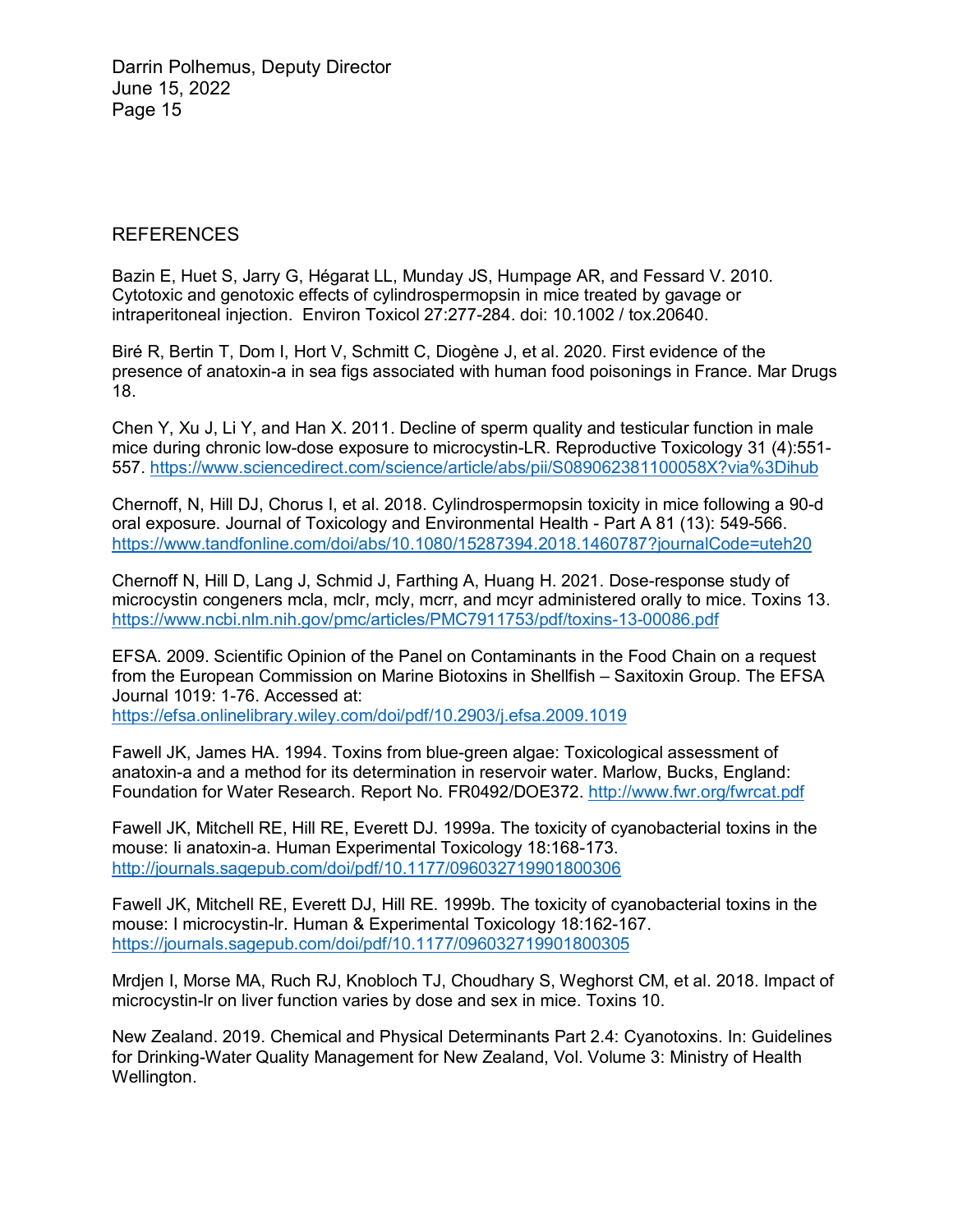OEHHA. 2012. Air toxics hot spots program risk assessment guidelines: Technical support document for exposure assessment and stochastic analysis. Chapter 8. Sacramento, CA: Office of Environmental Health Hazard Assessment, California Environmental Protection Agency. [http://www.oehha.ca.gov/air/hot\\_spots/tsd082712.html](http://www.oehha.ca.gov/air/hot_spots/tsd082712.html)

OEHHA. 2021a. Anatoxin-a notification level recommendation. Sacramento, CA: Office of Environmental Health Hazard Assessment, California Environmental Protection Agency. <https://oehha.ca.gov/media/downloads/crnr/nlmemoanatoxin050221.pdf>

OEHHA. 2021b. Recommendation for interim notification levels for saxitoxins, microcystins and cylindrospermopsin. Sacramento, CA: Office of Environmental Health Hazard Assessment, California Environmental Protection Agency. <https://oehha.ca.gov/media/downloads/crnr/nlmemostxmccyn050321.pdf>

Oyaneder Terrazas J, Contreras HR, García C. 2017. Prevalence, variability and bioconcentration of saxitoxin-group in different marine species present in the food chain. Toxins 9(6): 190.

Osswald J, Azevedo J, Vasconcelos V, Guilhermino L. 2011. Experimental determination of the bioconcentration factors for anatoxin-a in juvenile rainbow trout (Oncorhynchus mykiss). Proceedings of the International Academy of Ecology and Environmental Sciences 1(2): 77.

Puddick J, van Ginkel R, Page CD, Murray JS, Greenhough HE, Bowater J, et al. 2021. Acute toxicity of dihydroanatoxin-a from microcoleus autumnalis in comparison to anatoxin-a. Chemosphere 263:127937.

<https://www.sciencedirect.com/science/article/pii/S0045653520321329>

Scarlett KR, Kim S, Lovin LM, et al. 2020. Global scanning of cylindrospermopsin: Critical review and analysis of aquatic occurrence, bioaccumulation, toxicity and health hazards. Science of the Total Environment 738: 139807.

Shilling F, Negrette A, Biondini L, Cardenas S. 2014. California tribes fish-use: final report. A report for the State Water Resources Control Board and the US Environmental Protection Agency.

[https://www.waterboards.ca.gov/water\\_issues/programs/mercury/docs/tribes\\_%20fish\\_use.pdf](https://www.waterboards.ca.gov/water_issues/programs/mercury/docs/tribes_%20fish_use.pdf)

Shaw GR, Seawright AA, Moore MR. 2001. Toxicology and human health implications of the cyanobacterial toxin cylindrospermopsin. In W. J. de Koe, R. A. Samson, H. P. van Egmond, J. Gilbert and M. Sabino (Ed.), mycotoxins and phycotoxins in perspective at the turn of the millennium (pp. 435-443) Wageningen, The Netherlands: W.J. de Koe.

Skulberg OM, Carmichael WW, Andersen RA, Matsunaga S, Moore RE, Skulberg R. 1992. Investigations of a neurotoxic oscillatorialean strain (cyanophyceae) and its toxin. Isolation and characterization of homoanatoxin-a. Environmental Toxicology and Chemistry 11:321-329.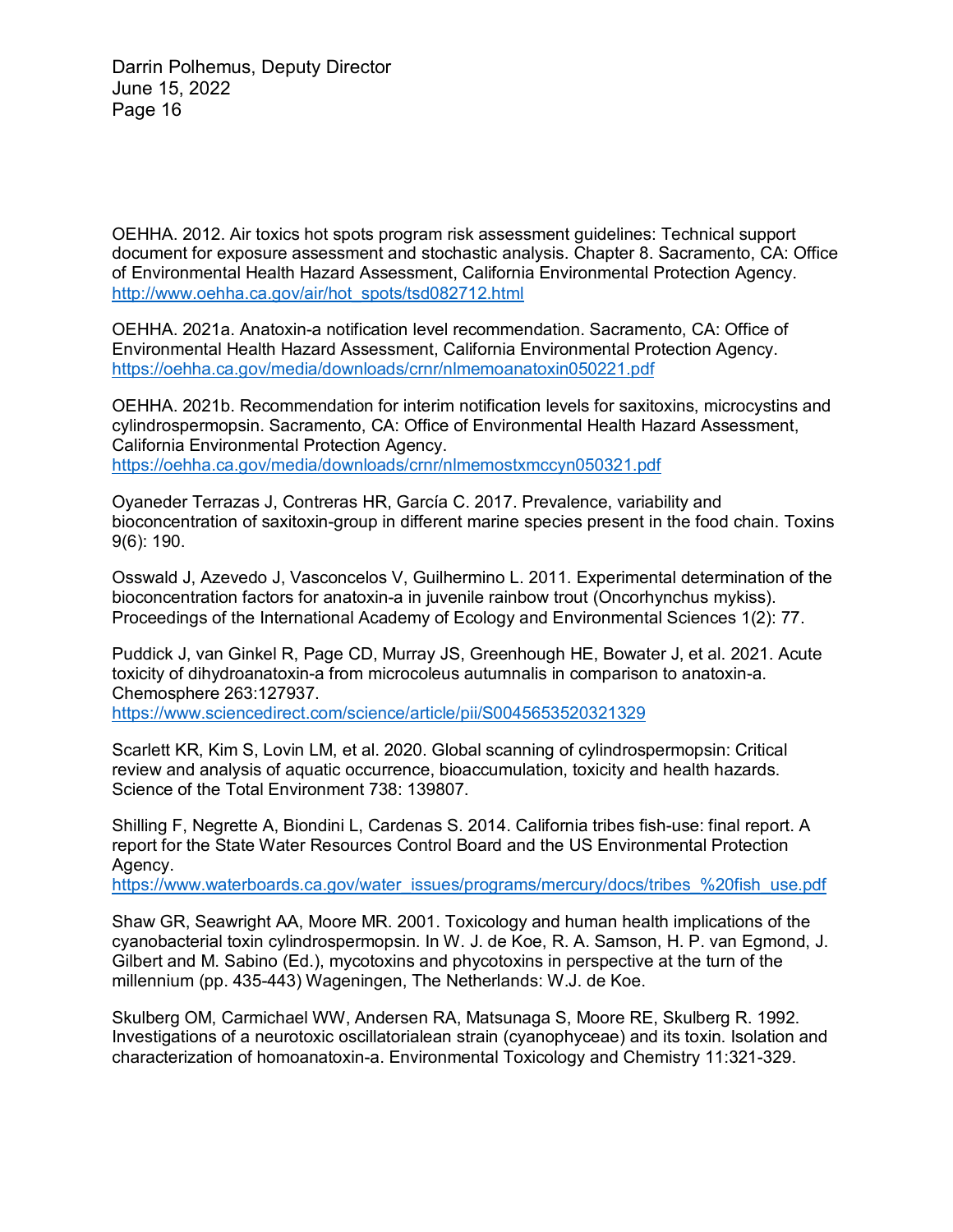Stevens DK, Krieger RI. 1991. Effect of route of exposure and repeated doses on the acute toxicity in mice of the cyanobacterial nicotinic alkaloid anatoxin-a. Toxicon 29:134-138. <https://www.sciencedirect.com/science/article/abs/pii/004101019190047U>

Testai E, Buratti FM, Funari E, et al. 2016. Review and analysis of occurrence, exposure and toxicity of cyanobacteria toxins in food. EFSA Supporting Publications 13(2): 998E.

WHO. 2020. Cyanobacterial toxins: saxitoxins. Background document for development of WHO Guidelines for drinking-water quality and Guidelines for safe recreational water environments. World Health Organization, Geneva, Switzerland (WHO/HEP/ECH/WSH/2020.8).

Wonnacott S, Swanson KL, Albuquerque EX, Huby NJS, Thompson P, Gallagher T. 1992. Homoanatoxin: A potent analogue of anatoxin-a. Biochemical Pharmacology 43:419-423.

Yoshida T, Makita Y, Nagata S, Tsutsumi T, Yoshida F, Sekijima M, et al. 1997. Acute oral toxicity of microcystin-lr, a cyanobacterial hepatotoxin, in mice. Natural toxins 5:91-95.